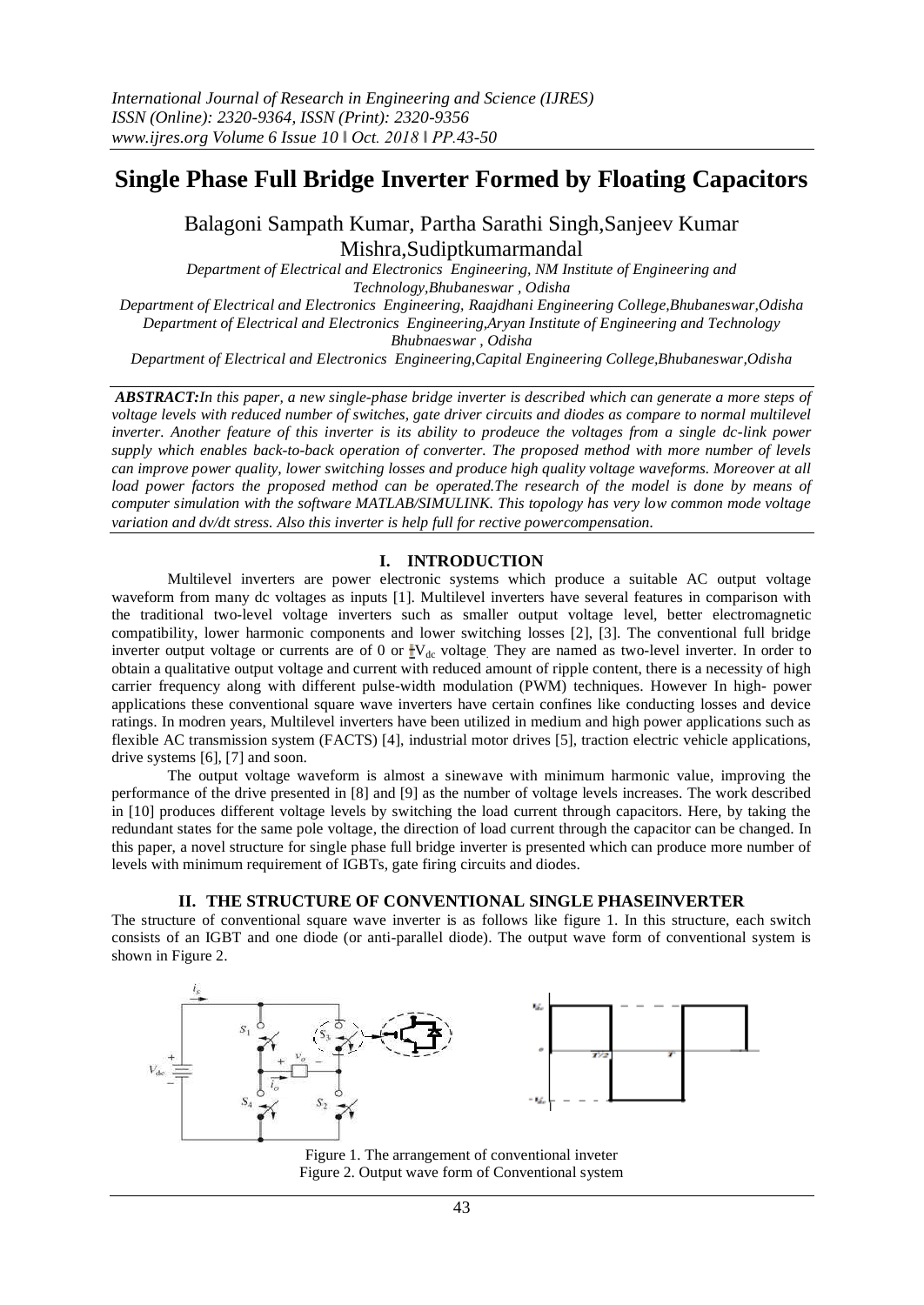By closing and opening the switches in an appropriate sequence we can get an ac output waveform is synthesized from a dc input. There are four different modes depending on which switches are closed. The equivalent circuits of all four modes are shown in Figure 3. The output current depends on load like R or RL. Mode 1: During this interval the switches  $S_1$  and  $S_3$  are closed. The output load voltage is zero i.e. load is shortcircuited.

 $V_0 = 0$  (1)

Mode 2: During this interval the switches  $S_1$  and  $S_2$  are closed. The output load voltage is equals to the input voltage ( $V_{dc}$ ) i.e. load is connected across source directly. And the load current flows through  $V_{dc}$  - S<sub>1</sub>- Load - S<sub>2</sub> and  $V_{dc}$ .

 $V_o = V_{dc} (2)$ 





In a similar manner the output voltage will have a negative of input voltage state and zero voltage state.  $V_0 = V_{dc}$  $(3)$ 

And this cycle will repeats continuously. The rms output voltage is,

$$
\frac{V}{\rho} = (\frac{2}{f})^{T/2} Vdc^2 dt^{1/2}
$$
  
=  $V_{dc}$  (4)

The Table 1 Shows the different swiching states of conventional full bridge inverter. Switches S1 and S4 or (S2 and S3) should not be turned on simultaneously. Otherwise, a dead zone interval takes place across the dc source.

|      | Table 1. Switch states of Square wave inverter |         |  |
|------|------------------------------------------------|---------|--|
| Mode | <b>On Position</b>                             | Vo      |  |
|      | S1 & S3                                        |         |  |
| 2    | S1 & S2                                        | $+$ Vdc |  |
|      | S <sub>2</sub> & S <sub>4</sub>                |         |  |
|      | S3 & S4                                        | - Vdc   |  |

#### **III. PROPOSEDINVERTER**

The proposed structure of full bridge inverter is shown in Figure 4. In this structure, each switch contains of an IGBT and one diode (or anti-parallel diode) also one capacitor and one small resistor are connected across each switch. The proposed inverter gives a qualitative output voltage and current with reduced amount of ripple content. Also this inverter is help full in reactive power compensation.

By increasing the no of levels in this inverter, the power rating of inverter can be increased without requirement of high ratings devices. The unique structures of this proposed inverter allow reaching high voltage with minimum harmonic content without the usage of transformers or cascade connected switching devices. As the number of output levels increases, the output voltage harmonic content decreases significantly. The outputvoltagewave form of proposed system is as follows like Figure 5.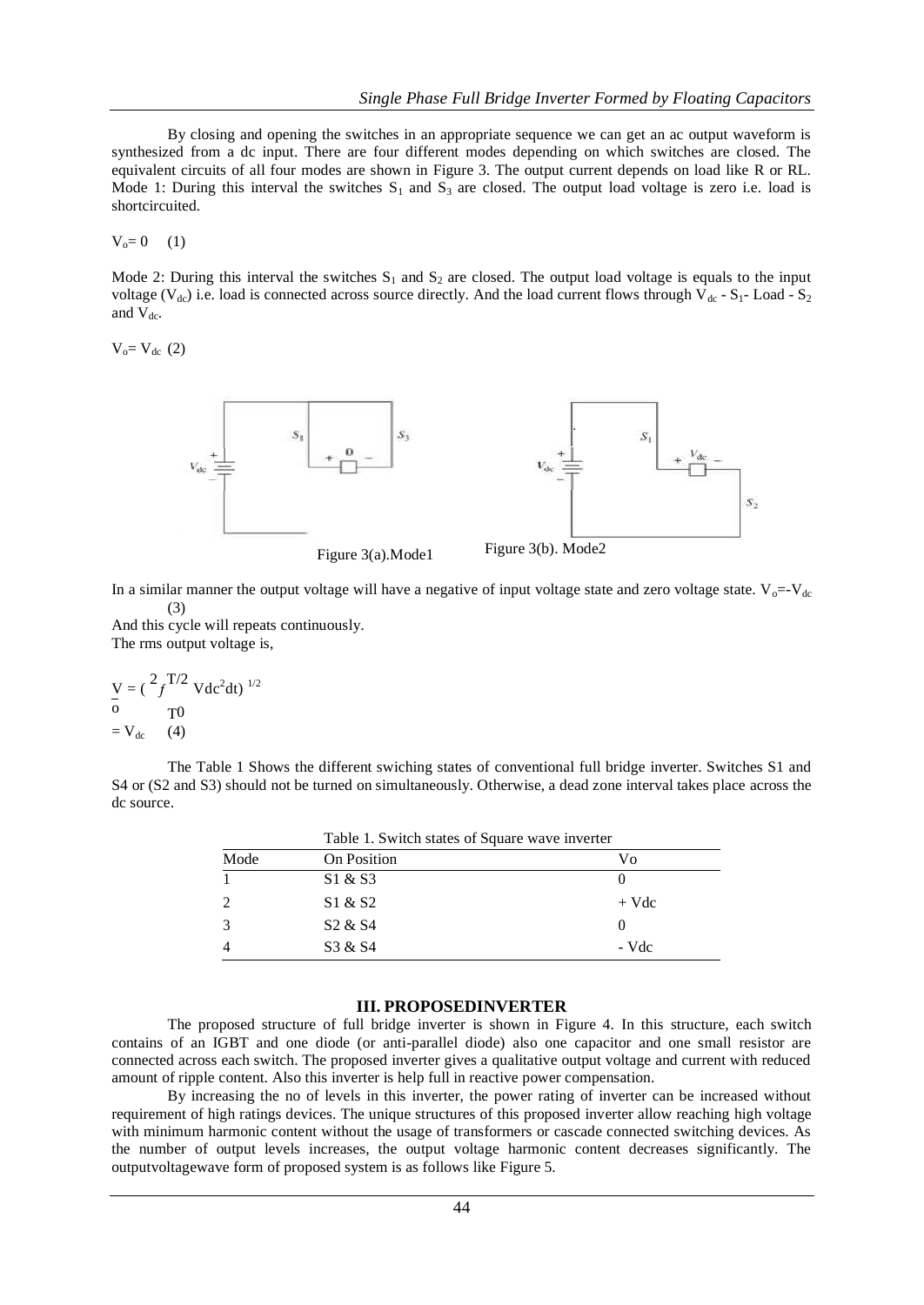

**Figure 4.** The Arrangement ofproposed inverter **Figure 5**. Output wave form of Conventional system

There are also eight different modes depending on which switches are closed. Theequivalentcircuits of all eight modes are follows like in Figure 6. The output current depends on load like R or RL. Mode 1: During this period the switches  $S_1$  and  $S_3$  are closed. The output load voltage is zero i.e. load is short circuited.

 $V_o = 0$  (5)

Mode 2: During this period the switch  $S_1$  is closed. The output load voltage is equals to the difference of input voltage ( $V_{dc}$ ) and capacitor voltage ( $V_c$ ). And the load current flows through  $V_{dc}$  -  $S_1$ - Load – capacitor and  $V_{dc}$ .

 $V_o = V_{dc} - V_c = V_{dc}/2$  (6)

Here consider the voltage across the resistor is negligibleand  $V_c \approx V_{dc}/2$ .



Mode 3: During this period the switches  $S_1$  and  $S_2$  are closed. The output load voltage is equals to the input voltage ( $V_{dc}$ ) i.e. load is connected across source directly. And the load current flows through  $V_{dc}$  - S<sub>1</sub>-Load -  $S_2$  and  $V_{dc}$ .

 $V_o = V_{dc}$  (7)

Mode 4: Mode 2 and period4 are same only the switching sequence is different. During this period the switch  $S_2$  is closed. The output load voltage is equals to the difference of input voltage (V<sub>dc</sub>) and capacitor voltage (V<sub>c</sub>). And the load current flows through V<sub>dc</sub> – capacitor - Load - S<sub>2</sub> and V<sub>dc</sub>. The output voltage is follows as equation (6).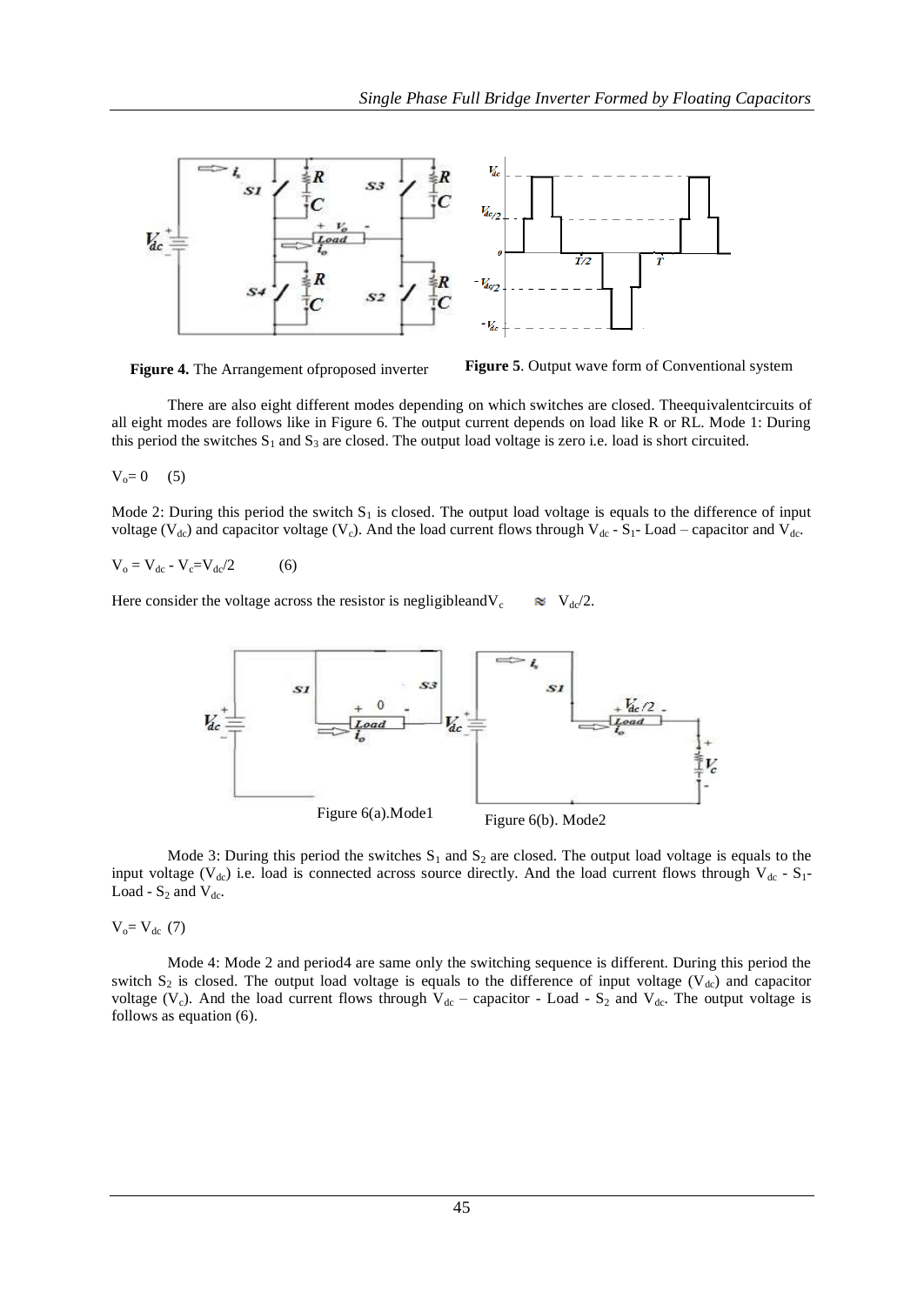

Mode 5: During this period the switches  $S_2$  and  $S_4$  are closed. The output load voltage is zero i.e. load is short circuited. The output voltage is follows as equation (5)

Mode 6: During this period the switch  $S_4$  is closed. The output load voltage is equals to the difference of input voltage ( $V_{dc}$ ) and capacitor voltage ( $V_c$ ). And the load current flows through  $V_{dc}$  - capacitor - Load –  $S_1$ and  $V_{dc}$ .

$$
V_o = - (V_{dc} - V_{c}) = -V_{dc}/2
$$
 (8)  
\n
$$
V_{dc} =
$$
\n
$$
V_{dc} =
$$
\n
$$
V_{dc} =
$$
\n
$$
V_{dc} =
$$
\n
$$
V_{dc} =
$$
\n
$$
V_{dc} =
$$
\n
$$
V_{dc} =
$$
\n
$$
V_{dc} =
$$
\n
$$
V_{dc} =
$$
\n
$$
V_{dc} =
$$
\n
$$
V_{dc} =
$$
\n
$$
V_{dc} =
$$
\n
$$
V_{dc} =
$$
\n
$$
V_{dc} =
$$
\n
$$
V_{dc} =
$$
\n
$$
V_{dc} =
$$
\n
$$
V_{dc} =
$$
\n
$$
V_{dc} =
$$
\n
$$
V_{dc} =
$$
\n
$$
V_{dc} =
$$
\n
$$
V_{dc} =
$$
\n
$$
V_{dc} =
$$
\n
$$
V_{dc} =
$$
\n
$$
V_{dc} =
$$
\n
$$
V_{dc} =
$$
\n
$$
V_{dc} =
$$
\n
$$
V_{dc} =
$$
\n
$$
V_{dc} =
$$
\n
$$
V_{dc} =
$$
\n
$$
V_{dc} =
$$
\n
$$
V_{dc} =
$$
\n
$$
V_{dc} =
$$
\n
$$
V_{dc} =
$$
\n
$$
V_{dc} =
$$
\n
$$
V_{dc} =
$$
\n
$$
V_{dc} =
$$
\n
$$
V_{dc} =
$$
\n
$$
V_{dc} =
$$
\n
$$
V_{dc} =
$$
\n
$$
V_{dc} =
$$
\n
$$
V_{dc} =
$$
\n
$$
V_{dc} =
$$
\n
$$
V_{dc} =
$$
\n
$$
V_{dc} =
$$
\n
$$
V_{dc} =
$$
\n
$$
V_{dc} =
$$
\n
$$
V_{dc} =
$$
\n
$$
V_{dc} =
$$
\n
$$
V_{dc
$$

Mode 7: During this period the switches  $S_3$  and  $S_4$  are closed. The output load voltage is equals to the negative of input voltage  $(V_{dc})$  i.e. load is connected across source directly. And the load current flows through  $V_{dc} - S_{3}$ - Load- S<sub>4</sub>and $V_{dc}$ .

$$
V_o = -V_{dc} (9)
$$

Mode 8: During this period de the switch  $S_2$  is closed. The output load voltage is equals to the negative difference of input voltage (V<sub>dc</sub>) and capacitor voltage (V<sub>c</sub>). And the load current flows through V<sub>dc</sub> – capacitor -Load -  $S_2$  and  $V_{dc}$ . The output voltage is follows as equation (8) and this cycle will repeats continuously.





Figure 6(e). Mode 7 Figure 6(f). Mode 8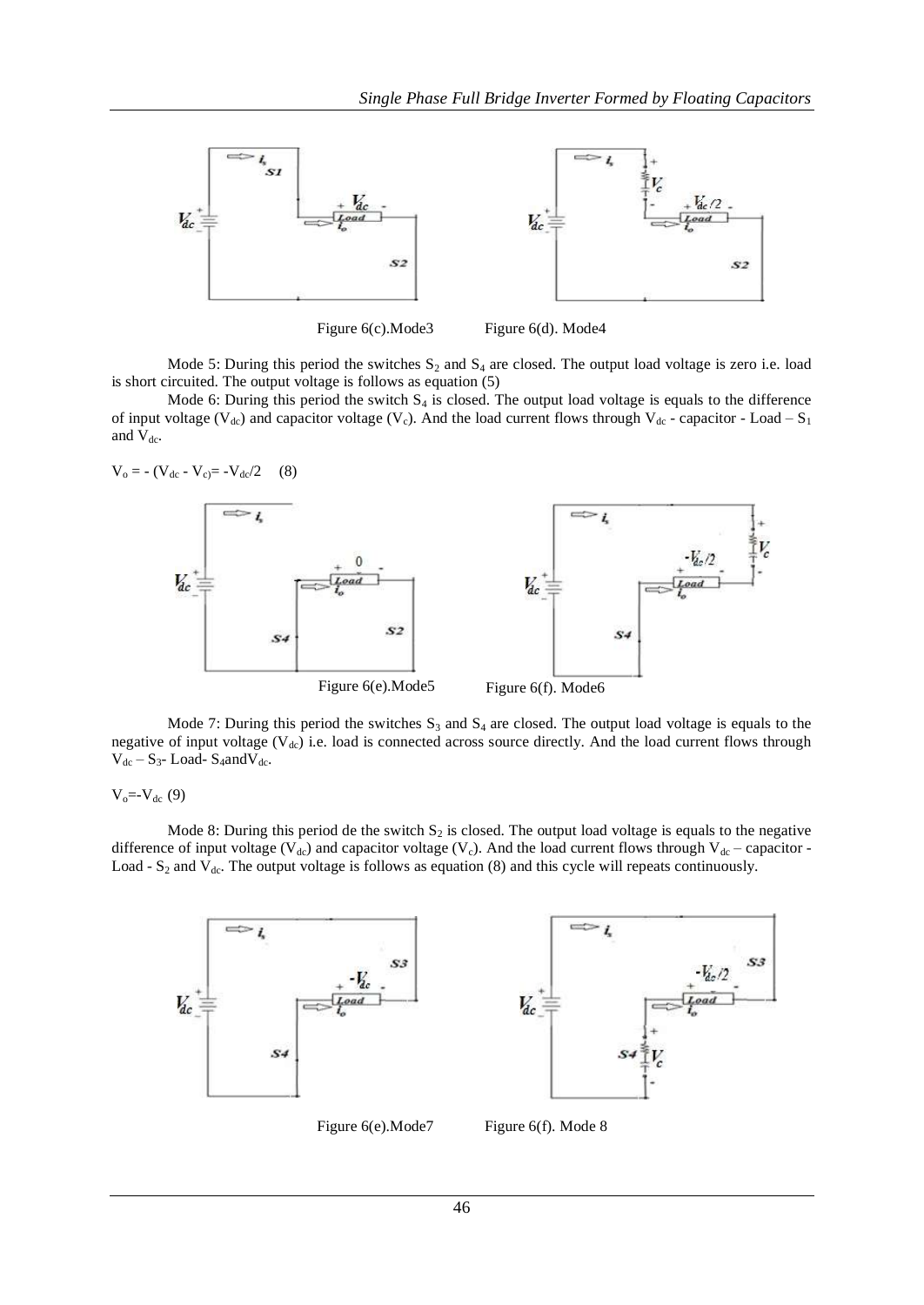| <b>State</b>   | <b>Switches Closed</b> | Vo                 |
|----------------|------------------------|--------------------|
|                | S1 & S3                |                    |
| 2              | S1                     | $+ V_{dc}/2$       |
| 3              | S1 & S2                | $+V_{dc}$          |
| $\overline{4}$ | S <sub>2</sub>         | $+ V_{dc}/2$       |
| 5              | $S2$ or $S4$           |                    |
| 6              | S4                     | $-V_{\text{dc}}/2$ |
| 7              | S3 & S4                | $-V_{dc}$          |
|                | S3                     |                    |

The Table 2. Shows the different swiching states of proposed full bridgeinverter.

#### **IV. COMPARISON OF PROPOSED STRUCTURE WITH CONVENTIONALSTRUCTURE**

The conventional full bridge inverter output voltage or current could be either 0 or  $\pm V_{dc}$ . These inverters are also named as two level inverter. To get a qualitative voltage waveform and current with reduced amount of ripple content, these inverters require higher frequency of carrier signal along with different pulsewidth modulation (PWM) techniques. However in high-power applications, these two level inverters have certain confines like conduction losses and device ratings. Table 3 gives the compaision between conventional two level inverter and the proposed five level (line voltage)inverter.

**Table** 3. Comparison between conventional and proposed structures

| Parameter                         | Conventional       | Full | bridgeProposed inverter |
|-----------------------------------|--------------------|------|-------------------------|
|                                   | inverter           |      |                         |
| No of output voltage levels       | $2$ (line voltage) |      | 5(line voltage)         |
| Total harmonic distortion         | 48%                |      | 19.60%                  |
| acrosshigh<br>Voltage<br>stresses |                    |      | Low                     |
| switches                          |                    |      |                         |
| Output power                      | low                |      | High                    |
| Electromagnetic interference high |                    |      | Low                     |
| $dv/dt$ ratio                     | high               |      | Low                     |
| Output voltage wave shape         | Square wave        |      | sine<br>Approximate     |
|                                   |                    |      | wave                    |

The proposed inverter gives a qualitative voltage and current waveform with reduced ripple content. Also this inverter is help full in reactive power compensation. With this proposed structure it may easier to produce a high power, high voltage inverter due to the voltage stresses across each switch is controlled. The limitations of conventional two level inverter are overcome by proposed inverter. Table 4 gives the compaision between three level multilevel inverter and the proposed five level (line voltage) inverter.

**Table 4.** Comparison between three level multilevel inverter and proposed inverter

| Parameter                                    |          | Three level multi levelProposed inverter |
|----------------------------------------------|----------|------------------------------------------|
|                                              | inverter |                                          |
| No of output voltage levels 5(line voltage)  |          | 5(line voltage)                          |
| stresses acrossmedium<br>Voltage<br>switches |          | Low                                      |
| No of switches                               | high     | low                                      |
| Electromagnetic interference Medium          | Low      |                                          |

### **V. SIMULATION RESULTS**

In this section, the MATLAB software is utilized for simulation. Figure 7 shows results of the normal single phase inverter i.e. output voltage output current and their harmonic spectrums. The inverter is having one supply source as DC with a magnitude of 10V. A load which have been taken as the R-L load (R

 $= 1\Omega$  and L = 100mH) for simulation purpose. The switches are IGBT's with internal diodes and having internal resistance of 1m Ω.

The total harmonic distortion (THD) is a popular performance index which estimates the amount of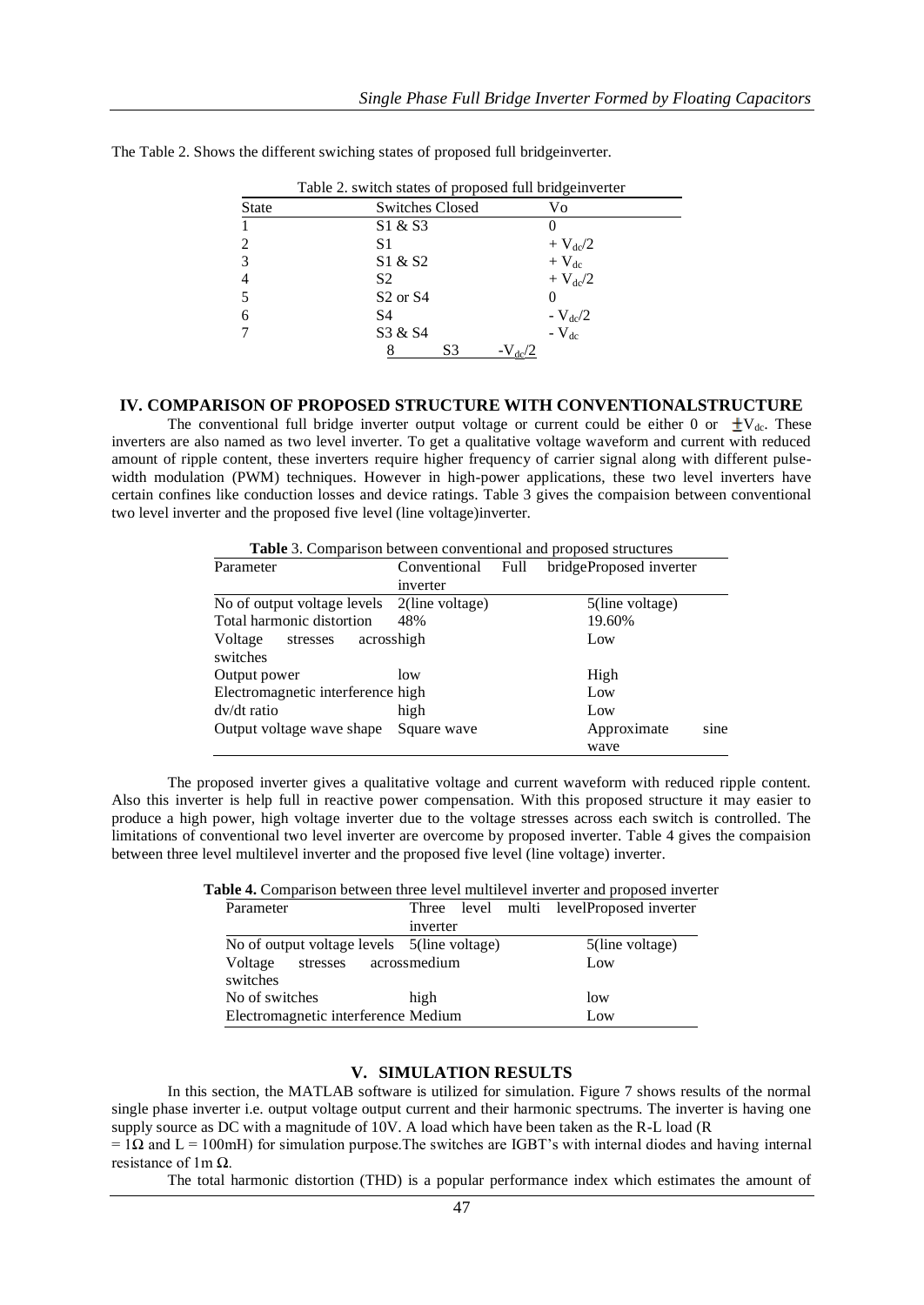harmonic content is presented in the output waveform for the power converters. Different modulation methods have been introduced for inverters namely trapezoidal modulation, stepped modulation, SPWM, space vector PWM and modified reference with multi carrierwaveforms.



**Figure 7.** Simulation results for conventional system (a) harmonic spectrum of output voltage (THD=48.34%); (b) Harmonic spectrum of output current (THD= 12.12%)

In this paper, the Sinusoidal PWM has been used. The Sinusoidal PWM technique can eliminate the lower order harmonics along with the control of inverter ouput voltage. The requirement of filter will be minimized as the higher order harmonics can be eliminated easily with SPWM.

Figure 8 shows the proposed single phase inverter simulation circuit along with its voltage and current waveforms. The inverter is having one supply source as DC with a magnitude of 10V. A load which have been taken as the R-L load ( $R = 1\Omega$  and  $L = 100$ mH) for simulation purpose. The switches are IGBT's with internal diodes and having internal resistance of 1m  $\Omega$  also having parallel capacitors. Figure 9 shows the harmonic spectrum of output voltage (THD=19.60%), harmonic spectrum of output current (THD= 3.09%) of proposedinverter.

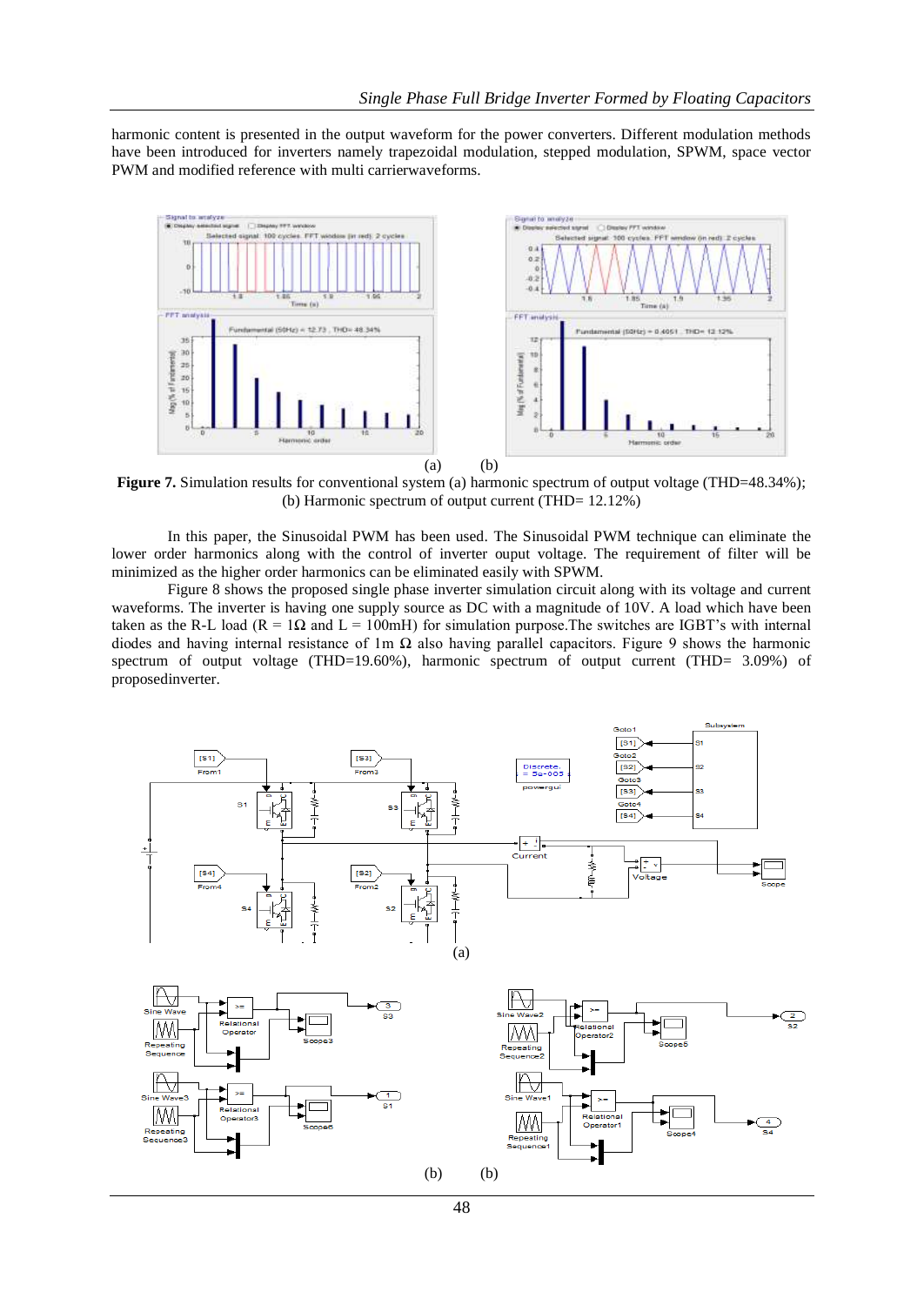

**Figure 8.** Simulation results of proposed inverter (a) Circuit diagram; (b) SPWM sequence for switches (subcircuit); (c) Output voltage; (d) Output current



**Figure 9.** Simulation results for conventional system (a) Simulation output voltage and harmonic spectrum (THD=19.60%); (d) Simulation output current and harmonic spectrum (THD= 3.09%)

## **VI. CONCLUSION**

In this paper, a new multilevel voltage source inverter has been proposed. For the proposed structure, each switch consists of an IGBT and one anti-parallel diode also one capacitor and one resistor are connected across the switch. The proposed inverter gives a qualitative output voltage and current waveform with reduced amount of ripple content. Also this inverter is help full in reactive power compensation. The simulation results have been presented for the proposed inverter using the SPWM technique. From the results of the proposed system THD value is reduced when compare to conventional system. The proposed inverter used in FACTS, UPS, ASDs, and Varcompensators.

## **ACKNOWLEDGEMENTS**

I manifest my heartier thankfulness pertaining to our contentment over. Mr K Sreekanth Reddy, Assistant professor, School of Electronics & Electrical Engineering, Lovely Professional University, Punjab for his